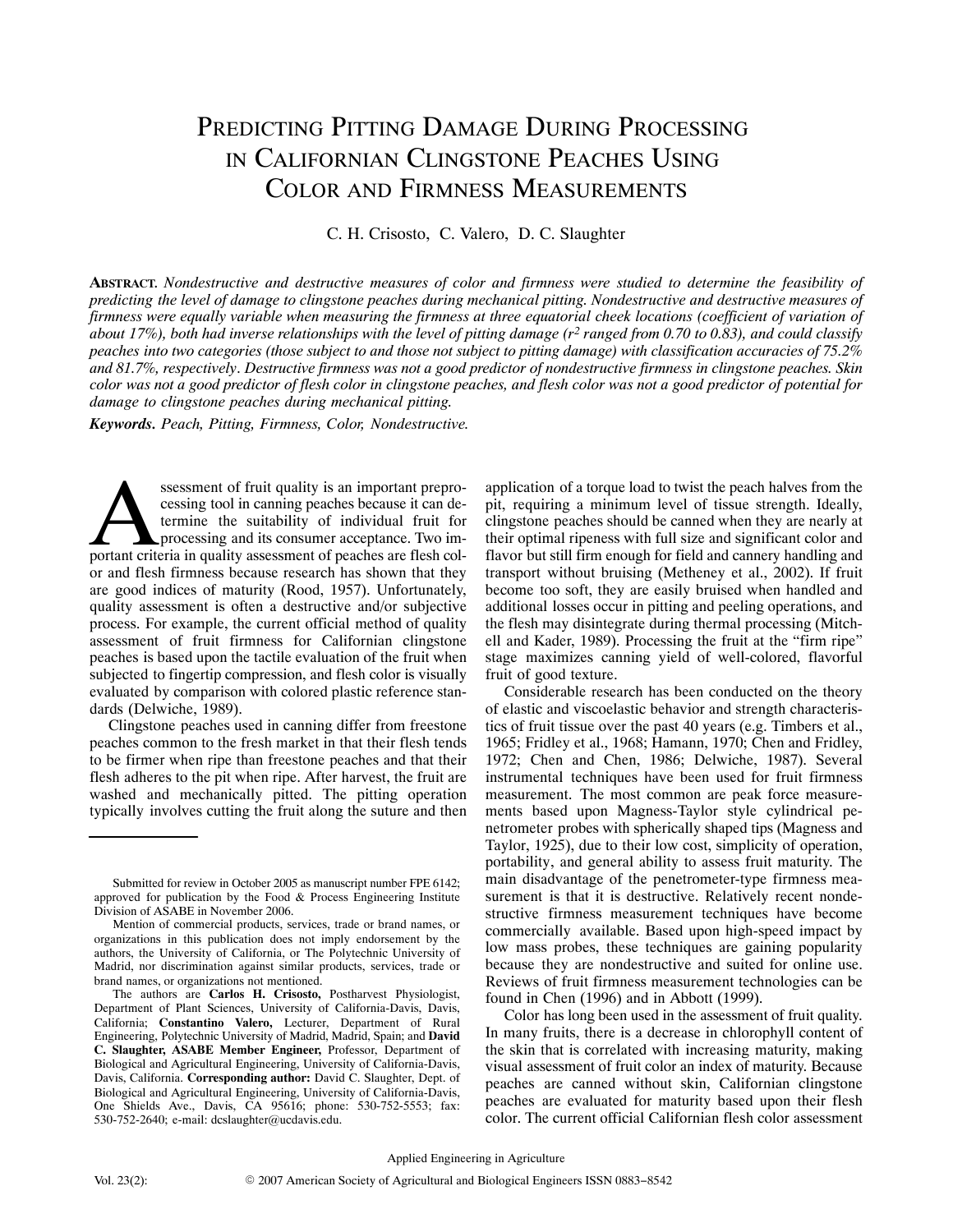method utilizes three colored plastic reference standards (color disks 2, 3, and 4; Delwiche, 1989). Kader et al. (1982) determined that the color of fresh flesh in clingstone peaches, as measured by the "a" value in the Gardner Rd, a, and b color system, was correlated with the color of the canned product. A description of color measurement theory and techniques and their applications to other agricultural commodities can be found in Mohsenin (1984).

Damage during mechanical pitting operations attributed to soft fruits in the processing of clingstone peaches is a significant concern in the canned peach industry. Unfortunately the current postharvest inspection methods for peach maturity and softness use subjective methods and in the case of softness, has no reference for standardization. There is a need to develop quantitative sensing methods for identifying and possibly sorting fruit according to its suitability for mechanical pitting.

The objectives for this study were:

- Determine the relationship between skin color (nondestructive) and flesh color (destructive measure) for Californian clingstone peaches.
- Determine the relationship between the traditional destructive penetrometer method of measuring fruit firmness and a nondestructive impact-type method for Californian clingstone peaches.
- Study the relationship between fruit firmness (both nondestructive impact and destructive penetrometer types) prior to processing and damage to Californian clingstone peaches during pitting.
- - Study the relationship between flesh color and damage to Californian clingstone peaches during pitting.
- Determine the classification rate for using flesh color or flesh firmness of Californian clingstone peaches measured prior to processing into two categories: damaged and undamaged during pitting.

### **MATERIALS AND METHODS**

Three clingstone peach cultivars (c.v. 'Andross,' 'Carson,' and 'Ross' in approximately equal quantities) were selected for study. Fruit were collected in 2001 and 2002 (1079 fruit in 2001 and 1309 fruit in 2002) from canning peaches received for processing in Kingsburg, California. The basic procedure was to measure the firmness and color of each fruit instrumentally before pitting. The fruit were then pitted and manually evaluated for pitting damage. Nondestructive measurements (impact firmness and skin color) were conducted prior to destructive measurements (penetrometer firmness and flesh color).

Nondestructive fruit firmness was determined using an early bench top prototype of a commercial online impact firmness measurement system ( $iQ^{\text{m}}$  firmness tester, model SIQ-FT, Sinclair Systems International, LLC, Fresno, Calif.). This device used a pneumatically operated impact head equipped with a piezoelectric sensor. The output was processed by proprietary software to return a measure of fruit firmness ( $iQ^{\odot}$  value called SFI in this study) as a number indexed from 0 to 100 with 0 being soft and 100 being firm. It should be noted that the manufacturer modified the impact firmness index definition by a multiplicative factor of about two between the manufacture of the prototype used in this study and subsequent models in order to improve the suitability of the system to a wide range of produce types (Howarth, 2006). Prior to each use the impact firmness tester was calibrated using an elastic calibration ball of known firmness and the operating pressure and the vacuum was adjusted to operate the pneumatic head within  $\pm$ 7 kPa of the manufacturer 's recommended set points. The impact firmness was measured at three equatorial positions of each intact fruit. In 2001, the average impact firmness was recorded for each fruit while in 2002 the three individual firmness measures were recorded for each fruit to allow assessment of firmness variation.

The other nondestructive measurement was skin color. In California, the maturity of canning peaches is determined by visually comparing the greenest cheek to one of the California Department of Food and Agriculture's (CDFA) official color grading disks. To maintain compatibility with this official system, the skin color of each peach was measured on fruit collected in 2002 at the greenest cheek location using a colorimeter (model CM2002, Minolta, Ramsey, N.J.). The skin color was measured using CIE standard illuminant C with a 2-degree observer and was expressed in the CIE  $L^*C^*h^*$  color space (CIE, 2004).

After the nondestructive measurements were complete a small section of peel was removed (to the industry standard depth of about 5 mm) on the equator of the greenest cheek at the same location of each fruit where the skin color was measured, and the flesh color was then determined using the colorimeter. Small sections of fruit were also removed at the remaining two equatorial locations where the impact firmness measurements were taken to allow penetrometer firmness measurements to be taken at the same locations. The second measure of firmness was obtained at each of the three cheek positions using a Magness-Taylor style penetrometer (UCP). This device was equipped with a manual force gage (Ametek, Hatfield, Pa.), a 7.9-mm diameter standard Magness-Taylor probe (Abbott, 1999) with a spherical tip radius of 5.16 mm, and was mounted on the standard University of California style hand-operated press (Western Industrial Supply Co., San Francisco, Calif.) to minimize loading rate variations associated with the operator.

Once firmness and color measurements had been obtained, the fruit were transported to a nearby peach processing plant where a commercially available mechanical clingstone peach pitter (Atlas Pacific Engineering Co., Inc, Pueblo, Colo.) was used to pit the fruit. After pitting, the fruit were manually evaluated for damage using the following scale:

| <b>Pitting Damage Score</b> | Damage Observed                           |  |  |  |  |  |  |
|-----------------------------|-------------------------------------------|--|--|--|--|--|--|
|                             | None                                      |  |  |  |  |  |  |
|                             | Minor damage                              |  |  |  |  |  |  |
|                             | Severe damage to one half of the fruit    |  |  |  |  |  |  |
|                             | Severe damage to both halves of the fruit |  |  |  |  |  |  |

The data were consolidated and analyzed using the SAS statistical analysis software package. Linear regression analysis was conducted (using Proc GLM) to characterize the relationship between color and firmness measures and pitting damage. Discriminant analysis was also conducted (using Proc Discrim) to evaluate the feasibility of classifying peaches into pitting damage categories based upon color or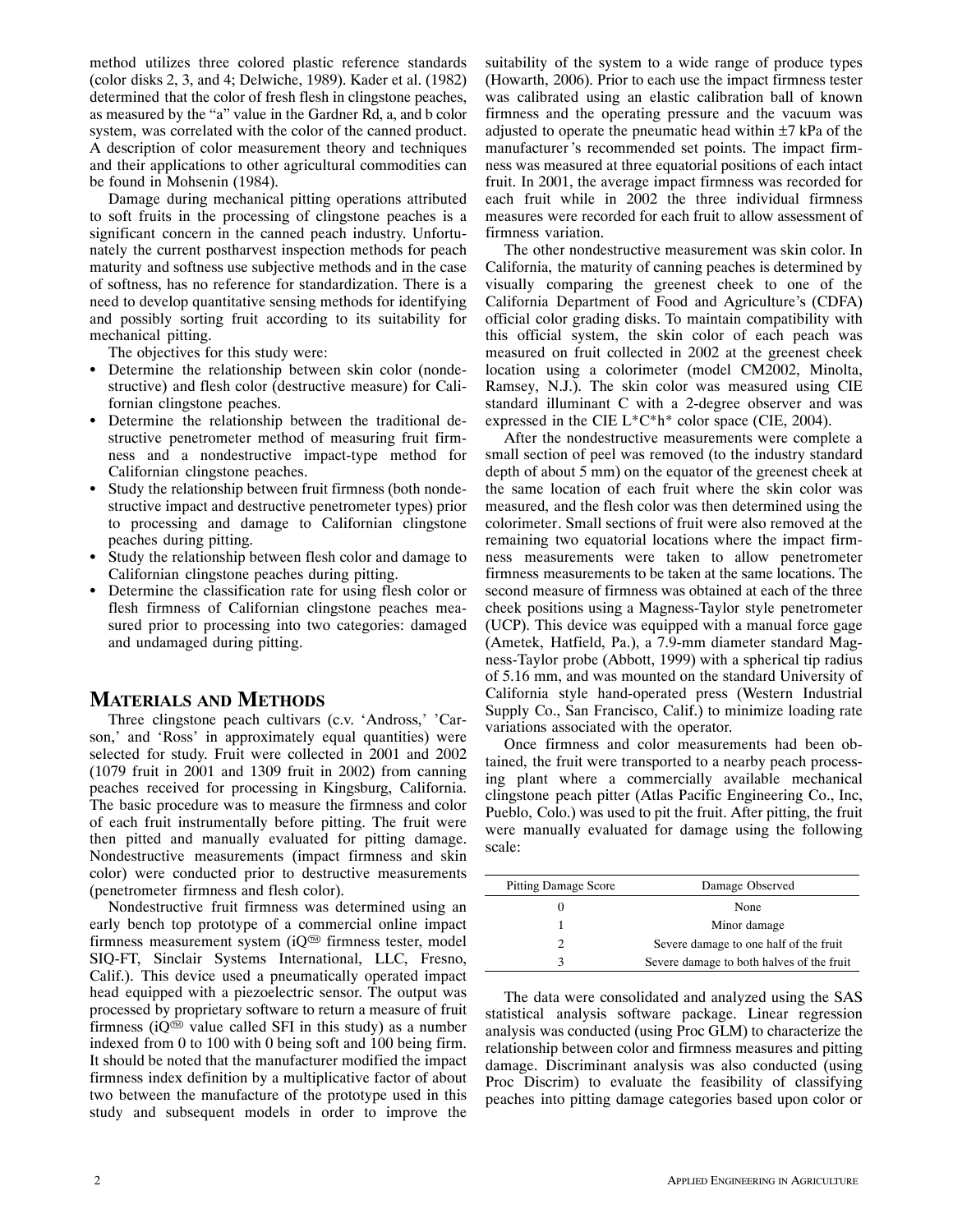firmness. Two classification analyses were conducted, one for applications with no tolerance to pitting damage and a second for applications with some tolerance to pitting damage. For applications with no tolerance to pitting damage, the percentage of fruit with "any" pitting damage (i.e., fruit with pitting damage scores of 1, 2, or 3) was determined for each firmness level. For applications with some tolerance to pitting damage, the percentage of fruit with "major" pitting damage (i.e., fruit with pitting damage scores of 2, or 3) was determined for each firmness level.

## **RESULTS AND DISCUSSION**

The mean and standard deviation of each color and firmness measurement are presented in table 1 for the three cultivars studied. Linear regression (Proc GLM, SAS) was used to investigate the relationship between skin color (a nondestructive measurement) and flesh color (a destructive measurement) because the ability to predict flesh color from a nondestructive measurement would have great practical value in canning peaches. While statistically significant (0.01 level), the level of correlation between skin color and flesh color was low. The coefficient of determination between skin color and flesh color was 0.18, 0.09, and 0.15

for  $L^*$ ,  $C^*$ , and  $h^*$ , respectively, when the data from all three cultivars was combined. When cultivar was added as a factor in the model the coefficient of determination values improved ( $r^2$  = 0.46 for L<sup>\*</sup>,  $r^2$  = 0.23 for C<sup>\*</sup>, and  $r^2$  = 0.35 for h<sup>\*</sup>), but were still too low to be of practical value to the industry. This indicates that skin color is an inadequate predictor of flesh color in clingstone peaches.

A plot of the relationship between the impact firmness measurement and the penetrometer firmness measurement is shown in figure 1. Although the relationship between penetrometer and impact firmness is fairly linear, there is considerable scatter in the data. A linear regression model using penetrometer firmness to predict impact firmness is statistically significant at the 0.01 level, however the coefficient of determination is only  $r^2 = 0.46$  and the root mean square error of residuals is 2.1 impact firmness units, indicating low precision for predicting nondestructive impact firmness from destructive penetrometer firmness in clingstone peaches. A model with this level of imprecision will have very little practical value for producers or processors. When cultivar was added as a factor to the model there was a very small improvement ( $r^2 = 0.53$ , RMSE = 1.99). No improvement in performance was observed when year of harvest was added as a factor to the model.

|                         |       |                              |                  |        | Flesh Color |       |       |       |       |       |       | Skin Color |        |  |
|-------------------------|-------|------------------------------|------------------|--------|-------------|-------|-------|-------|-------|-------|-------|------------|--------|--|
|                         |       | <b>Impact Firmness Score</b> | Penetrometer (N) |        | 2001        |       |       | 2002  |       |       | 2002  |            |        |  |
| Cultivar <sup>[b]</sup> | 2001  | 2002                         | 2001             | 2002   | L*          | $C^*$ | $h^*$ | L*    | $C^*$ | $h^*$ | T *   | $C^*$      | $h^*$  |  |
| Andross                 | 11.4  | 9.4                          | 27.0             | 19.5   | 81.0        | 31.3  | 84.8  | 69.4  | 58.8  | 86.1  | 70.2  | 49.6       | 85.1   |  |
|                         | (3.2) | (2.9)                        | (11.6)           | (9.3)  | (1.3)       | (2.2) | (3.7) | (2.5) | (4.9) | (2.3) | (2.3) | (4.0)      | (4.2)  |  |
| Carson                  | 10.5  | 9.4                          | 30.1             | 27.9   | 78.5        | 40.5  | 85.4  | 76.0  | 53.1  | 86.4  | 72.7  | 45.3       | 82.4   |  |
|                         | (3.0) | (2.7)                        | (11.8)           | (10.2) | (2.2)       | (6.1) | (2.7) | (4.2) | (5.4) | (3.2) | (3.9) | (4.6)      | (7.1)  |  |
| <b>Ross</b>             | 9.9   | 10.8                         | 30.8             | 31.6   | 74.9        | 48.6  | 83.4  | 74.5  | 58.0  | 89.0  | 70.2  | 47.5       | 80.7   |  |
|                         | (1.8) | (2.9)                        | (9.6)            | (9.0)  | (2.8)       | (3.0) | (3.0) | (3.7) | (4.8) | (3.9) | (6.1) | (6.0)      | (11.2) |  |

[a] The mean value is listed first with the standard deviation below in parenthesis.

[b] The number of peaches studied were 383 and 332 'Andross,' 396 and 474 'Carson,' and 300 and 503 'Ross' in 2001 and 2002, respectively.



**Figure 1. Relationship between impact and penetrometer (UCP) firmness measurements for three clingstone peach cultivars.**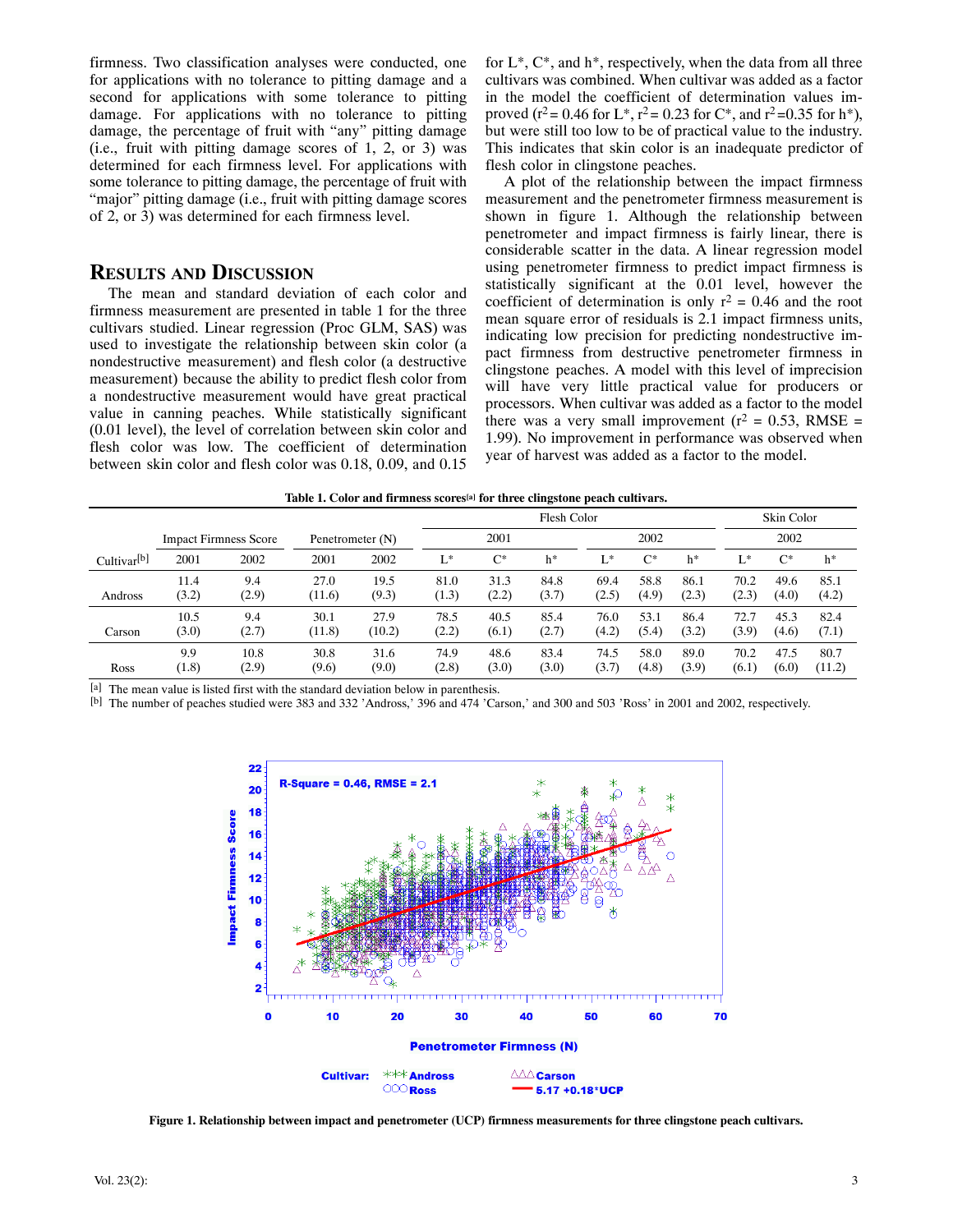The precision of the nondestructive and destructive firmness measures was determined by calculating the coefficient of variation (CV) of firmness measurements taken in 2002 at the three equatorial locations. The average CV for the impact firmness measurement was 16.5% between the three equatorial locations while the average CV for the penetrometer firmness measurement was 17% for the same three locations. A Kruskal-Wallis one-way analysis of variance test determined that the CV values for the nondestructive impact firmness measurement were not significantly different (0.05 level) from the CV values for the destructive penetrometer firmness measurement.

Plots of the relationships between average pitting damage score (averaged across fruit with the same firmness score) and firmness indicate that firmness has an inverse relationship with pitting damage (figs. 2 and 3). Regression analysis showed that the inverse of the impact firmness score was fairly linear with average pitting damage score with a coefficient of determination of  $r^2 = 0.70$  and root mean square error of residuals of 0.33 pitting damage units. No improvement in model performance was observed when cultivar was added as a factor to the model. Analysis of the inverse penetrometer firmness score with average pitting damage score showed a remarkably similar pattern to that of the



**Figure 2. Relationship between average pitting damage score and impact firmness score (SFI) for three clingstone cultivars.**



**Figure 3. Relationship between average pitting damage score and penetrometer firmness score (UCP) for three clingstone cultivars.**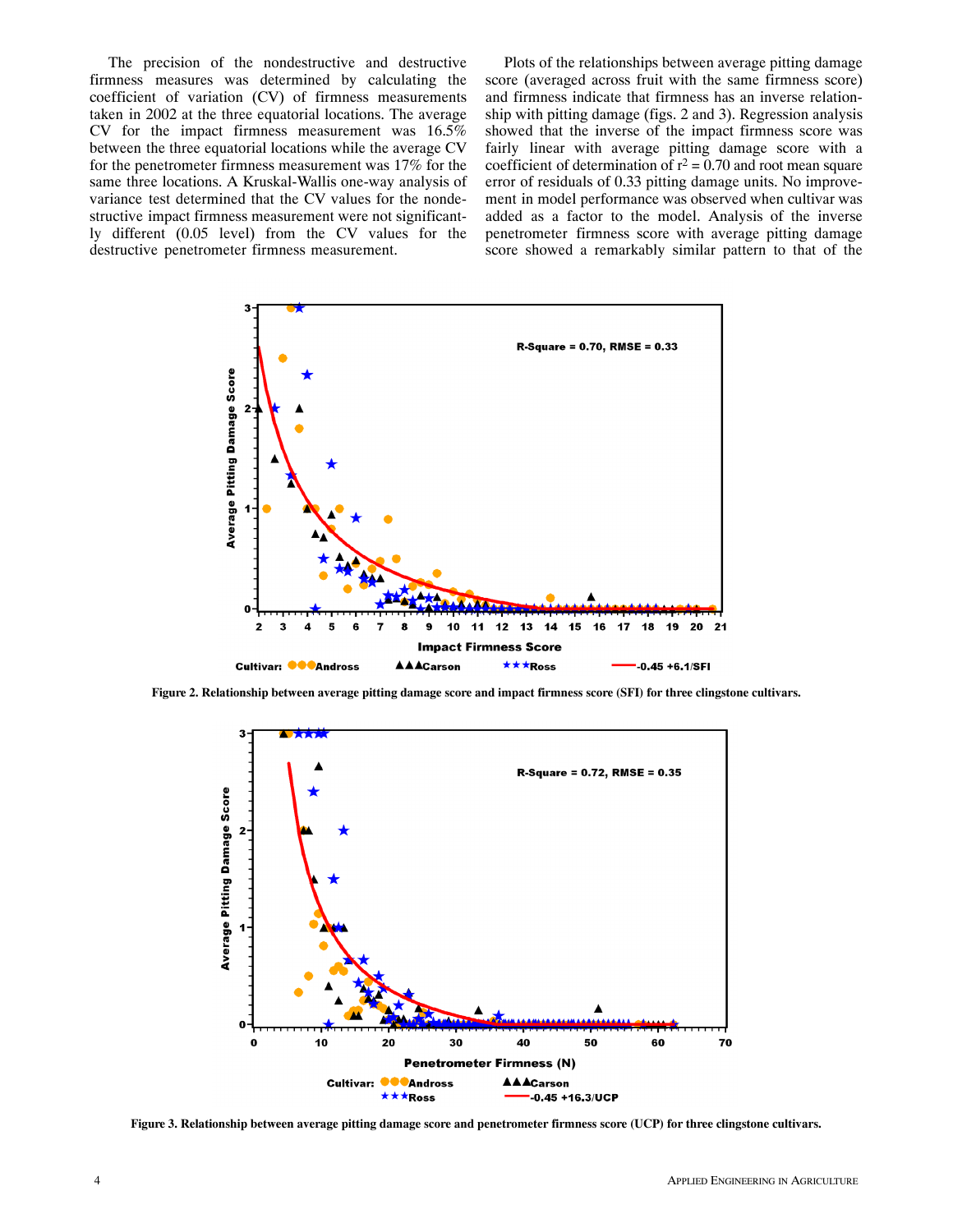impact firmness despite the fact that impact and penetrometer firmness do not predict one another well. The inverse of the penetrometer firmness score was fairly linear with average pitting damage score with a coefficient of determination of  $r^2 = 0.72$  and root mean square error of residuals of 0.35 pitting damage units. When cultivar was added as a factor to the inverse penetrometer model there was a very small but statistically significant (0.01 level) improvement  $(r^2 = 0.74, RMSE = 0.34).$ 

Neither skin color nor flesh color predicted average pitting damage score well. Color models using  $L^*$ ,  $C^*$ , or  $h^*$  values separately or in combination were evaluated using linear regression. The best models involved flesh L\* and h\* values, and while statistically significant (0.01 level) the coefficient of determination was very low  $r^2 = 0.06$ . While color is used as an index of maturity by CDFA inspectors, it does not appear to be of value in predicting damage to peaches during pitting.

To characterize the distribution in pitting damage at different firmness levels, the percent of fruit with any damage (pitting damage scores of 1, 2, or 3) and major damage were determined for each level of firmness and their relationships to firmness level were analyzed. The basic form of the relationships was similar, so only the plots between fruit with any pitting damage and firmness level are shown (figs. 4 and 5). As with pitting damage score, the percent of fruit that was damaged during pitting had an inverse relationship with firmness. The coefficient of determination between inverse impact firmness, inverse penetrometer firmness, and the percent of fruit damaged during pitting was  $r^2 = 0.83$ , (RMSE  $= 11\%$ ) and  $r^2 = 0.73$ , (RMSE = 14%), respectively. When cultivar was added as a factor to either of these firmness models it was statistically significant (0.05 level) but of no practical value as the RMSE value did not change.

A Bayesian classifier (Proc Discrim, SAS) was used to evaluate the classification accuracy of the two firmness methods for separating fruit into damaged (pitting damage scores of 1, 2, or 3) and undamaged (pitting damage score of 0) categories during pitting. Using impact firmness score, a Bayesian classifier was 76.4% correct in predicting which peaches would not experience pitting damage and 73.9% correct in predicting which peaches would experience any damage during pitting. A Bayesian classifier developed using the penetrometer firmness score was 82.5% correct in predicting which peaches would not experience pitting damage and 80.5% correct in predicting which peaches would experience any damage during pitting. The improved performance of the penetrometer classifier may be due to the fact that tissue failure during penetration of the Magness-Taylor probe may be better related to the tissue failure mechanism that occurs when the torque load is applied in the pitter. Being nondestructive, impact firmness measurements are suited for real-time online sensing of potential pitting damage, however the classification levels indicate that future research and development is needed to increase the performance of this technique for predicting which peaches would experience some damage during pitting.

#### **CONCLUSIONS**

Nondestructive (impact type) and destructive (penetrometer type) firmness measurements show good potential as quantitative methods of predicting the level of damage to Californian clingstone peaches during mechanical pitting. Both impact firmness and penetrometer firmness have inverse relationships to average pitting damage score or the percent of fruit damaged during pitting  $(r^2$  values ranging from 0.70 to 0.83). Impact firmness and penetrometer firmness have similar levels of precision (about 17% coefficient of variation between three equatorial measurements on a fruit) in measuring the firmness of individual fruit. Firmness measured by a penetrometer, although destructive, had a slightly higher classification rate in sorting peaches into damaged and undamaged categories due to mechanical



**Figure 4. Relationship between the percent of fruit with any pitting damage and impact firmness score (SFI) for three clingstone cultivars.**